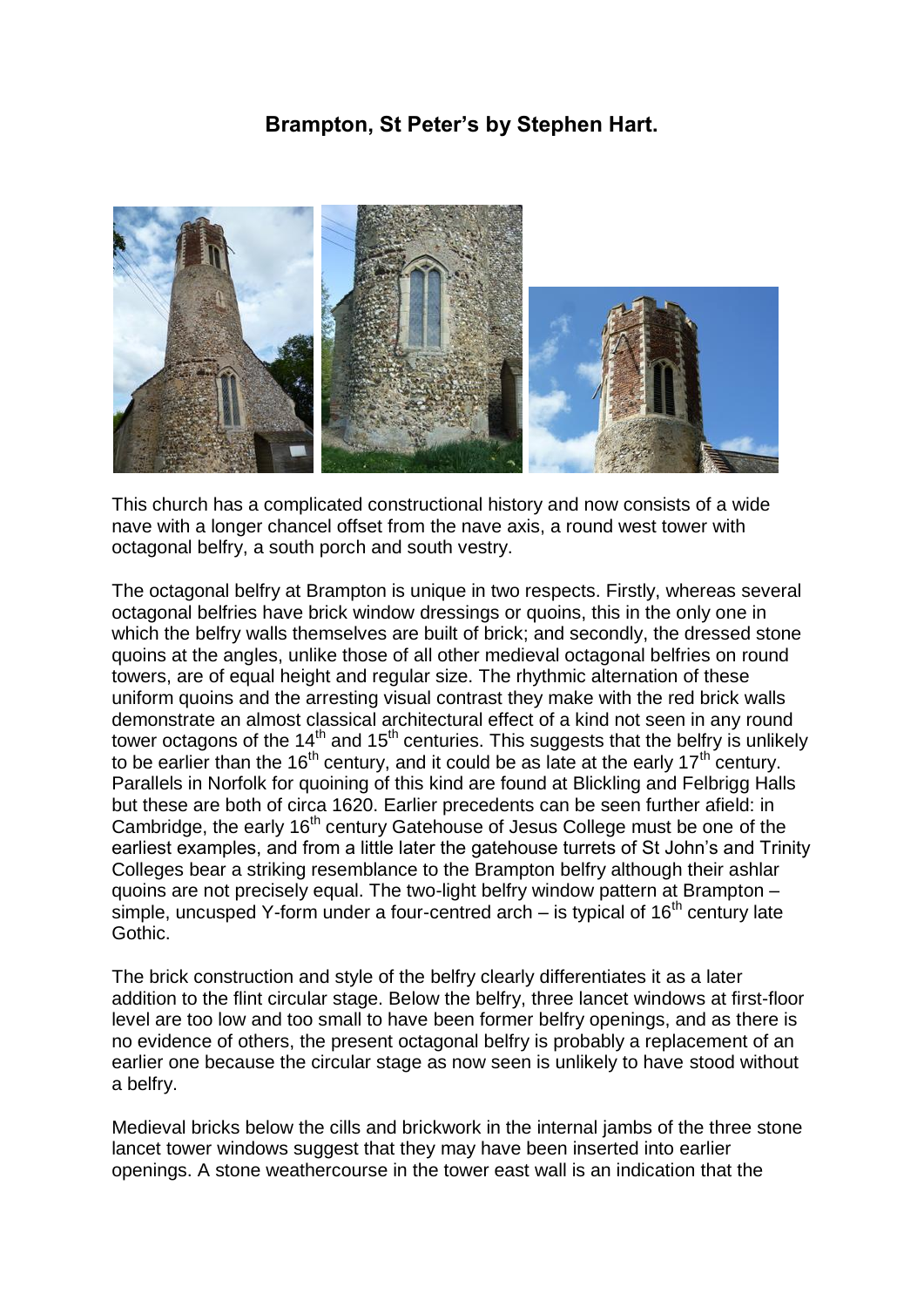circular stage is likely to be of post-Conquest date and, if the lancets were later insertions, probably Norman.

This is one of those round towers that poses the question as to why the tower arch is not central within the tower. The pointed arch, 5ft 8ins wide, is offset to the south to the extent that its south reveal is virtually tangential to the inner circumference of the tower. Looking upwards in the tower, the horseshoe plan shape seen beneath the first floor and the flat east wall at that level show that the tower was probably added to a towerless nave. The flat part of the east wall at that level is central relative to the tower and about four foot wide, its northern extremity roughly aligning with the north reveal of the tower arch opening below. It seems that an original central tower arch, four feet wide, was widened southwards by about 1ft 8ins, the north jamb remaining in its original position. To understand why this was done, it is necessary to try to elucidate the history of the church's considerable alterations.

Reused Roman materials in the quoins at its north-west corner suggest an 11th century date for the nave, but despite the common alignment of the outer faces of the north walls of the nave and chancel, they are probably not contemporary because there is a marked difference in their exterior flintwork and the chancel wall is about six inches thinner than the nave wall. A buttress now conceals the constructional detail where they join.

The east-west axis of the tower lies about 6ft 9ins from the inner face of the nave north wall, and assuming that the tower was built centrally to the nave, the original nave would have been about 13ft 6ins. The chancel, though, measured at the chancel arch is nearly two feet wider than that, and so not in line with the tower. This, its different fabric and its thinner walls seems to show that the present chancel is not the original one; it must have been completely rebuilt, and its windows suggest that would have been in the 14<sup>th</sup> century.

It appears hat the rebuilding of the chancel was part of a major reconstruction scheme in which three new contemporary interdependent elements were built – the wider chancel, a southward widening of the nave, and a south-east chapel, now demolished, in the re-entrant angle between the enlarged nave and the wider chancel. Arches in the chancel south wall and in the nave east wall, both now blocked, that linked these three spaces are evidence that they were likely to have been built at the same time. Judging from the built-in stone weathercourse in the nave east gable, the south-east chapel was in effect an eastward continuation of the nave extension – not a transept. It is probable that it was also at this stage that the tower arch was widened southwards in order to bring it into better alignment with the wide chancel.

Prior to this reconstruction, there had probably been no chancel arch in the original narrow church, and so a major part of the reconstruction was the building of a nave east wall containing the chancel arch and the arch to the south-east chapel. The chancel arch was positioned appreciably off-centre southwards in the chancel, no doubt to relate better to the widened nave. This wall was carried up as the east gable of a new roof spanning the full width of the wider nave, with a corresponding halfgable wall south of the tower at the west end.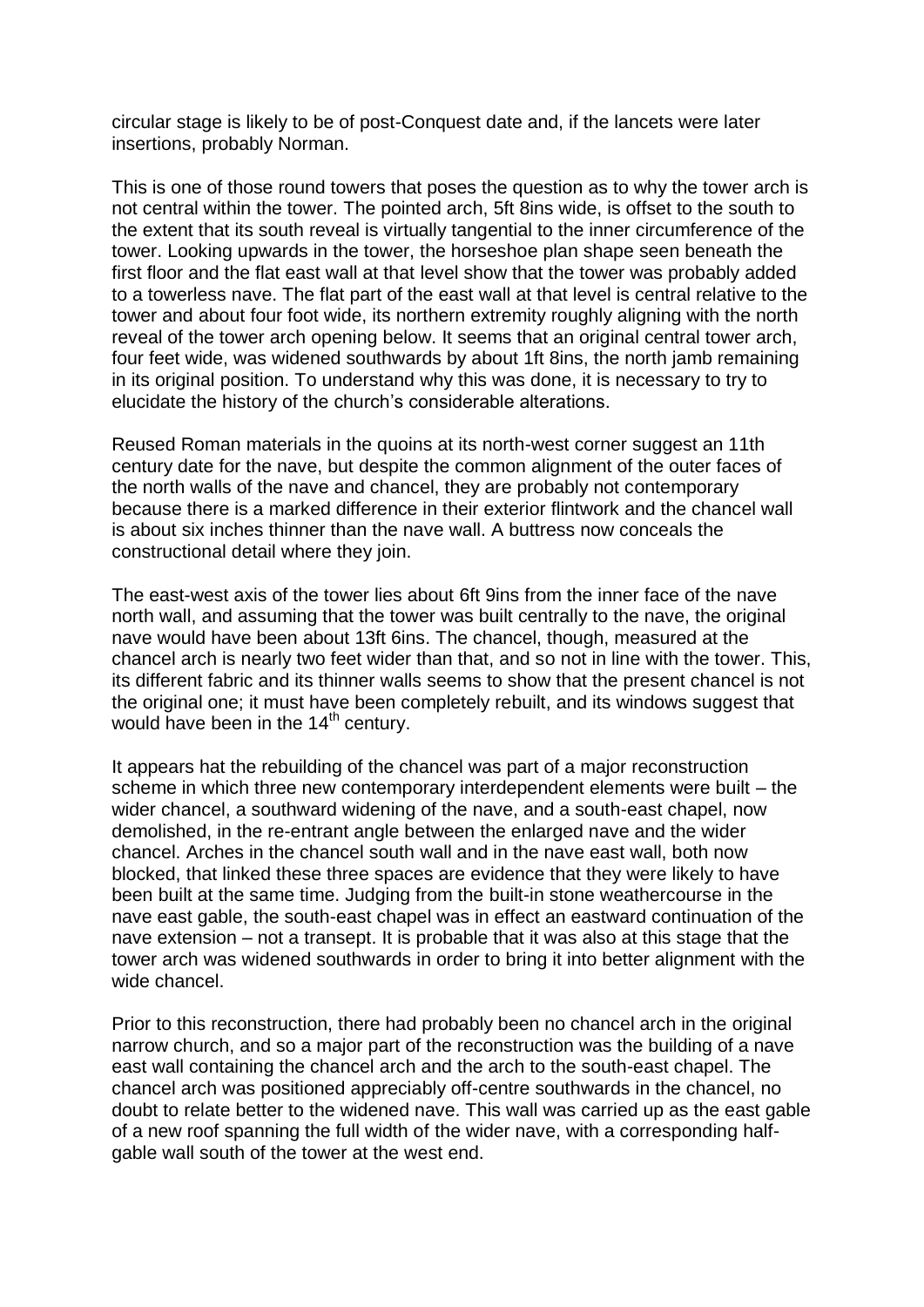The new, wider chancel and the south-east chapel would have had separate gable roofs; the outer slopes of these roofs would probably have been continuous with the slopes of the new nave roof, with the inner slopes abutting the new nave east gable. Dressed stone weathercourses for the inner slopes, still visible, were incorporated in the gable, proving that it must have been contemporary with the widened chancel and the chapel

The positions of the weathercourses in the nave east gable show that there must have been a valley gutter between the chancel and chapel roofs on the line of the new chancel's south wall. The weathercourse defining the chapel roofline has since been chopped back flush with the wall flintwork, presumably when the chapel was demolished.

As the southward enlargement of the nave and the building of the chapel necessitated contemporary construction of the larger roof, an arcade would not have been formed in the original south wall, which would have been demolished when the nave was widened.

The width of the widened nave is such that its centre-line, and consequently the roof apex falls about two feet to the south of the tower, allowing sufficient clear space of the tower wall to form a thatch ridge. If it had been less, hat could not have been achieved satisfactorily.

When the original nave roof was replaced by the higher one spanning the full width of the widened church, it appears that the north limb of the weathercourse that had been incorporated in the tower's east wall during its construction was extended upwards in the tower wall. Compared with the evenness of the original lower length, the poorer standard of setting and alignment of this later upper length reflects the difficulties of inserting sloping stonework into an existing curved rubble flint wall. It is possible that under the rendering on the tower east wall below the weathercourse, stone remnants of the original south limb within the tower flintwork may still be in place.

Parapet walls of church nave gables are usually coped with stone copings or sometimes where they have been repaired, with brick-on-edge, but here, doubtless altered in conjunction with the slating of the roof, the copings are  $19<sup>th</sup>$  century rebated tiles. This is a detail from Norfolk's domestic vernacular and it is unusual to find it transposed into ecclesiastical architecture.

On the evidence described, a dating for the church might be:

11<sup>th</sup> century: Original towerless church built, with nave and chancel of the same width.

12<sup>th</sup> century: Round tower added with a central, narrower tower arch, axial to the tower and to the church. (If the tower lancets are original, the tower would be C13th.)

13<sup>th</sup> century: First-floor stone lancet windows inserted into existing openings in tower.